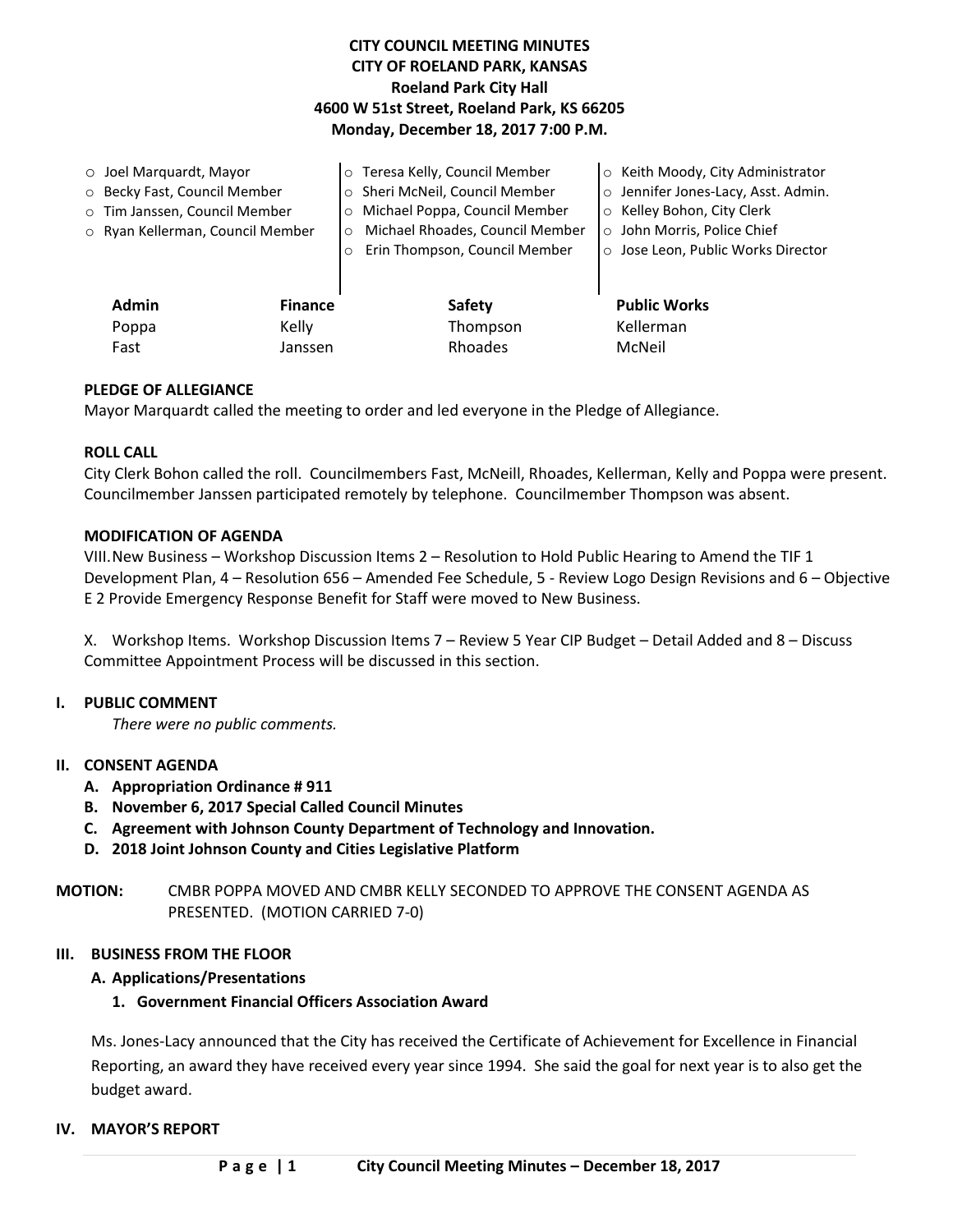Mayor Marquardt thanked all the Councilmembers for all of their work over the past years. He said he knew they have disagreed on a lot of stuff between them, but the last three years have been a whole lot better than the first year and nine months.

CMBR Fast said they will miss him as well as CMBR Rhoades, CMBR Kellerman and CMBR McNeil.

### **V. COMMITTEE AND WORKSHOP REPORTS**

## **A. Workshop Summary – December 4**

CMBR Fast read from the packet the list of items that were discussed at the Workshop meeting.

### **VI. REPORTS OF CITY LIAISONS**

*There were no reports given.* 

## **VII. UNFINISHED BUSINESS**

*There was no unfinished business to discuss.*

### **VIII. NEW BUSINESS**

## **A. Remote Meeting Participation Policy**

The changes that were requested at the last meeting were incorporated into the policy by City Attorney Mauer. There was a request to clarify remote participation at Workshop and Council meeting. With the passing of the ordinance it incorporates into the City Code that you may vote if you are remotely attending a meeting.

CMBR Fast would like staff to investigate video remote meeting software as that is used frequently at meetings.

# **MOTION:** CMBR POPPA MOVED AND CMBR KELLY SECONDED TO APPROVE THE REMOTE MEETING PARTICIPATION POLICY ORDINANCE NO. 962 AS STATED IN THE PACKET. (MOTION CARRIED 7-0)

### **B. Discuss Changing Committee Liaison Appointment Date from May to January**

City Administrator Moody said that it make sense to move appointments to January based on the seating of newly elected officials.

CMBR Poppa said voting on council president should be also done at the same time.

Mayor Marquardt said that currently the council president is elected in February. If that person is an outgoing councilmember, then they might not have a president.

CMBR Poppa said in the absence of council president, the mayor would step in.

# **MOTION:** CMBR POPPA MOVED AND CMBR KELLY SECONDED TO CHANGE COMMITTEE LIAISON APPOINTMENT DATE FROM MAY TO JANUARY. (MOTION CARRIED 7-0)

**C. Resolution to Hold Public Hearing to Amend the TIF 1 Development Plan** (Workshop #2)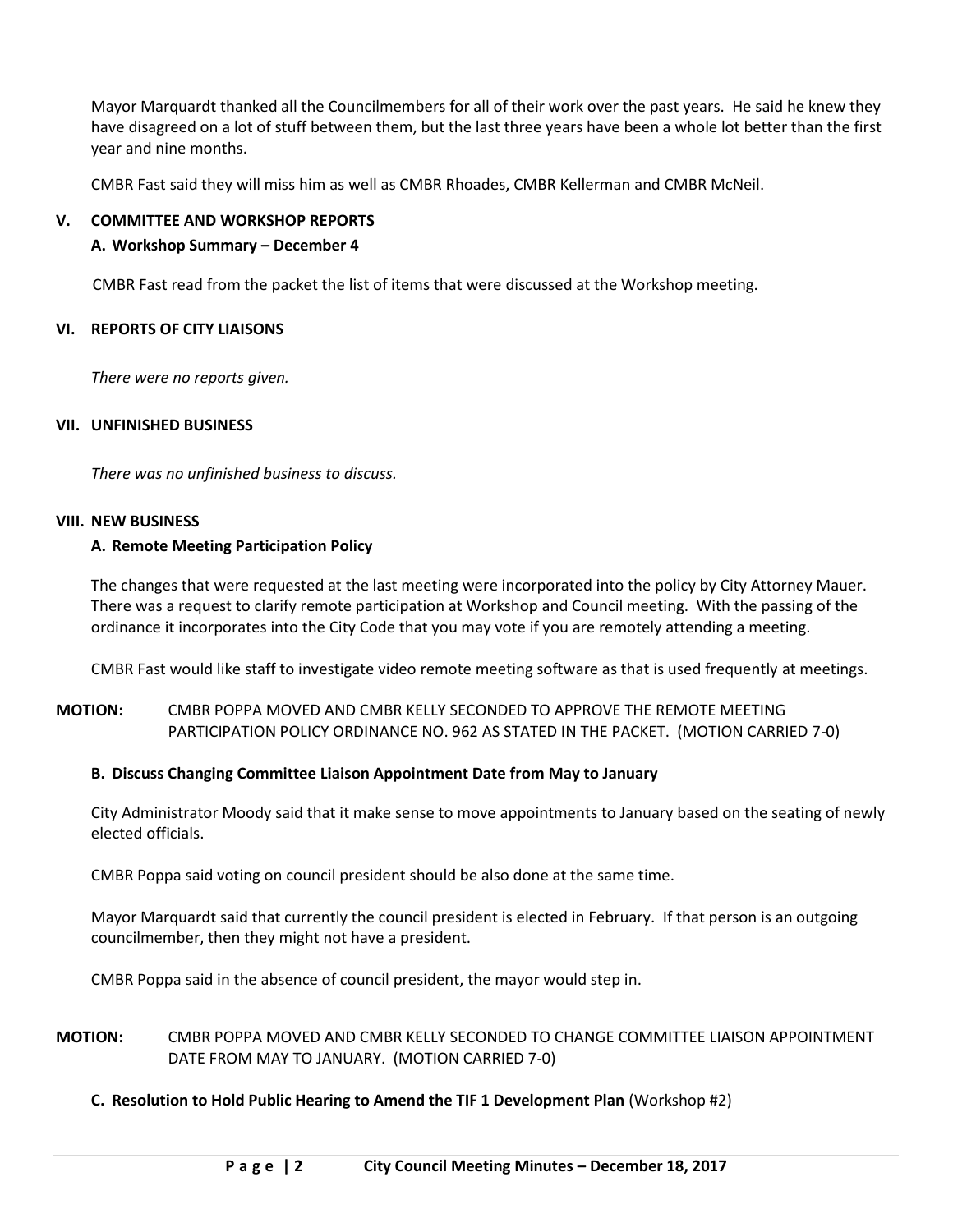# **MOTION:** CMBR POPPA MOVED AND CMBR MCNEIL SECONDED TO SET THE PUBLIC HEARING TO CONSIDER AMENDMENT TO THE TIF 1 DEVELOPMENT PLAN. (MOTION CARRIED 7-0)

### **D. Resolution 656 – Amended Fee Schedule** (Workshop #4)

Public Works Director Leon presented the amended fee schedule and related additions.

Since this item was not time sensitive and they had not provided the opportunity for public input, this item was moved to a future meeting.

## **MOTION:** CMBR KELLY MOVED AND CMBR MCNEIL SECONDED TO TABLE THIS ITEM AS IT IS NOT TIME SENSITIVE. (MOTION CARRIED 7-0)

## **E. Review Logo Design Revisions** (Workshop #5)

City Administrator Moody said attached in the packet are revisions from Lindsey French at Vireo, based upon direction from the Governing Body the last time this item was discussed. The drawings are shown in black and white with a separation of the trees, and a heavier line on Options 1A, 1B, 2A and 2B.

CMBR Poppa said his main concerns are the reduction and the black and white versions. He thinks Ms. French did the best she could listening to nine different people, however, he votes for none of the choices.

CMBR Kelly also believed that Ms. French has done the best with the direction given to her. She has taken everything from their comments and narrowed everything down, but she still doesn't like any of them. None of them are her favorite.

CMBR Kellerman said in minimizing the black and white it just looks like an ink blob. His first two choices are 1B and 1A.

CMBR Rhoades felt that 1A and 1B are sort of interchangeable and they are his first and second choices.

CMBR McNeil likes 3A the best and does not like any of the black and white trees as to her it looks like the house is on fire.

CMBR Fast said her first two choices would be 1B and 2A.

CMBR Janssen's two choices were 2A or 1A.

Mayor Marquardt said he liked 1A as a whole. If the house and trees are separated, then he likes 2A. If it was without the Roeland Park working as a logo he thinks it would look better.

CMBR Fast and CMBR Kellerman said they could support 1A as their first choice.

**MOTION:** CMBR RHOADES MOVED AND CMBR KELLERMAN SECONDED TO APPROVE LOGO DESIGN 1A WITH THE "ROELAND" TO BE THE THICKER OF THE TWO DESIGNS THAT WERE SUBMITTED. (MOTION CARRIED 5-2 WITH COUNCILMEMBERS POPPA AND KELLY VOTING NO)

POLL THE COUNCIL

FAST – Y MCNEIL – Y JANSSEN - Y RHOADES - Y KELLERMAN - Y KELLY - N POPPA - N

**F. Objective E 2 Provide Emergency Response Benefit for Staff** (Workshop #6)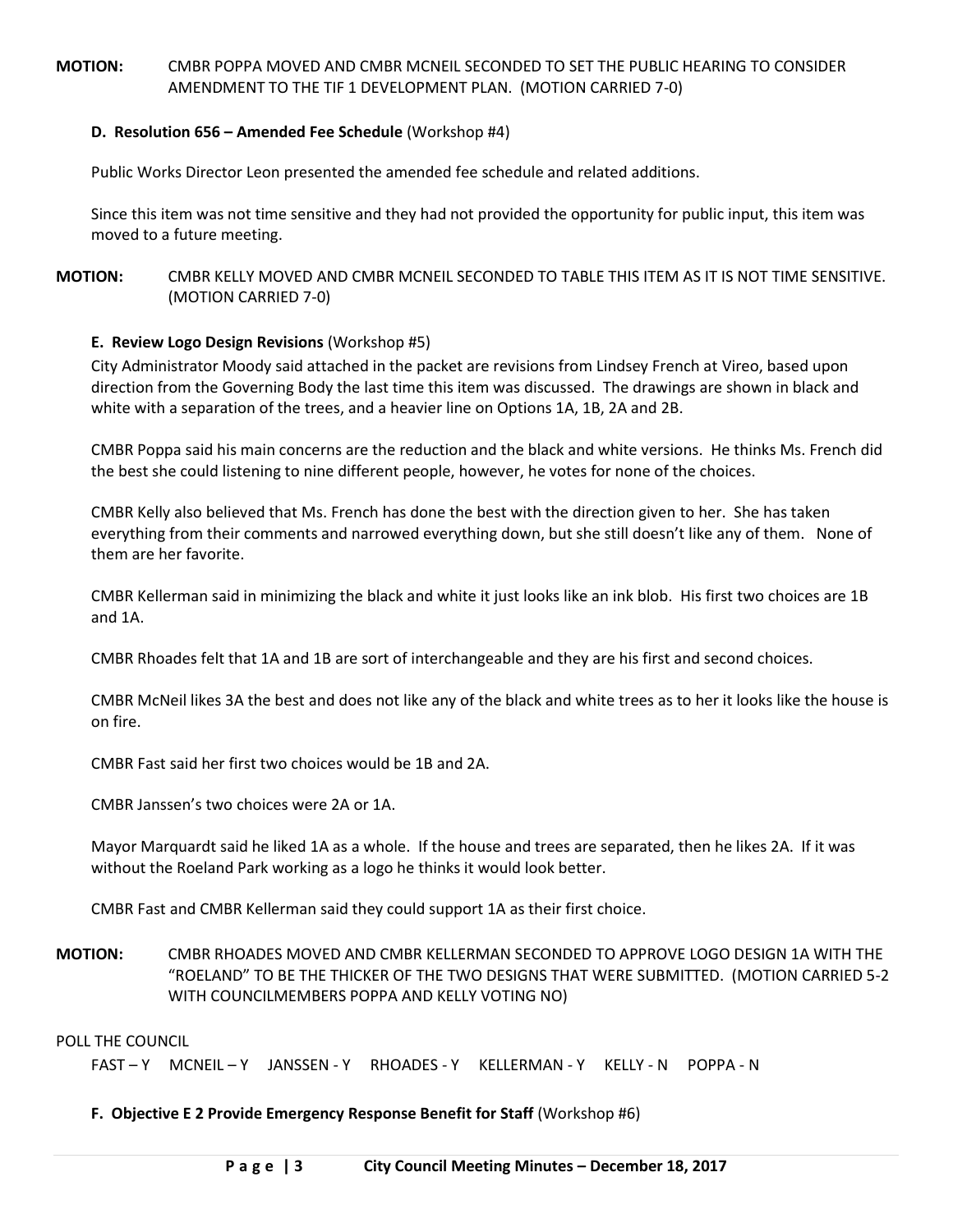Public Works Director Leon said this update is for employees responding to mandatory on-call work outside regular work hours. It provides a minimum two hours of compensation for each time they have to report back to work. He requested this be put into the personnel policy effective for 2018.

CMBR McNeil asked if they have an on-call schedule for weekends and if particular people are notified. Public Works Director Leon said employees know which weekend they're on-call.

**MOTION:** CMBR KELLY MOVED AND CMBR POPPA SECONDED TO ADOPT THE EMPLOYEE HANDBOOK CHANGES TO IMPLEMENT OBJECTIVE E-2 EFFECTIVE JANUARY 1, 2018. (MOTION CARRIED 6-0)

## **IX. ORDINANCES AND RESOLUTIONS**

*There were no ordinances or resolutions for approval.*

# **X. WORKSHOP ITEMS**

## **A. Review 5 Year CIP Budget – Detail Added** (Workshop #7)

Ms. Jones-Lacy said staff recently implemented a new budget software that allows them to create more comprehensive reports. She showed the level of detail they are able to create for each capital project in the budget. It has an entire page dedicated to it including a photo, a map, a description, the year that it is replaced, the cost, the fund it was paid from, and all other details associated with it as well as how much is going to be paid for it in the future and how much has been spent on it in the past. The software allows them to run reports for as long a time as they would like. They can also do project reports based on departments.

CMBR McNeil noted some typographical errors in the report. Ms. Jones-Lacy said this was just for demonstrative purposes for the Governing Body and is not the final report. Unfortunately, the software does not have a spellcheck.

# **B. Discuss Committee Appointment Process** (Workshop #8)

City Administrator Moody stated the information provided summarizes the different appointment positions or committees. Also attached are some redline recommended changes to each of the sections that CMBR Rhoades put together.

CMBR McNeil asked about Section 1-301, that states any member of the Governing Body who wishes to be on a committee shall be on it. If the number of members that want to be on the committee constitutes a quorum, then it shall be a Council decision.

CMBR Rhoades said that anyone on the Council should have an opportunity to be on a committee if they desire. And if a quorum wants to, then they as a Council should make the decision.

CMBR Fast said she would like to see the Board of Zoning Appeals appointments to be the same as the Planning Commission and that one board member shall be at the consent of the Council and one member will be appointed by the mayor.

There was Governing Body discussion over appointments by the mayor and recommendations of candidates made to the mayor by councilmembers.

City Attorney Mauer said he could work the language of appointments regarding the BZA to be the same as the Planning Commission.

CMBR Kelly would like something added in the ordinance that provides accountability for those volunteering for ad hoc committees and then not attending the meetings. She said it is unfair to take up space on a committee and not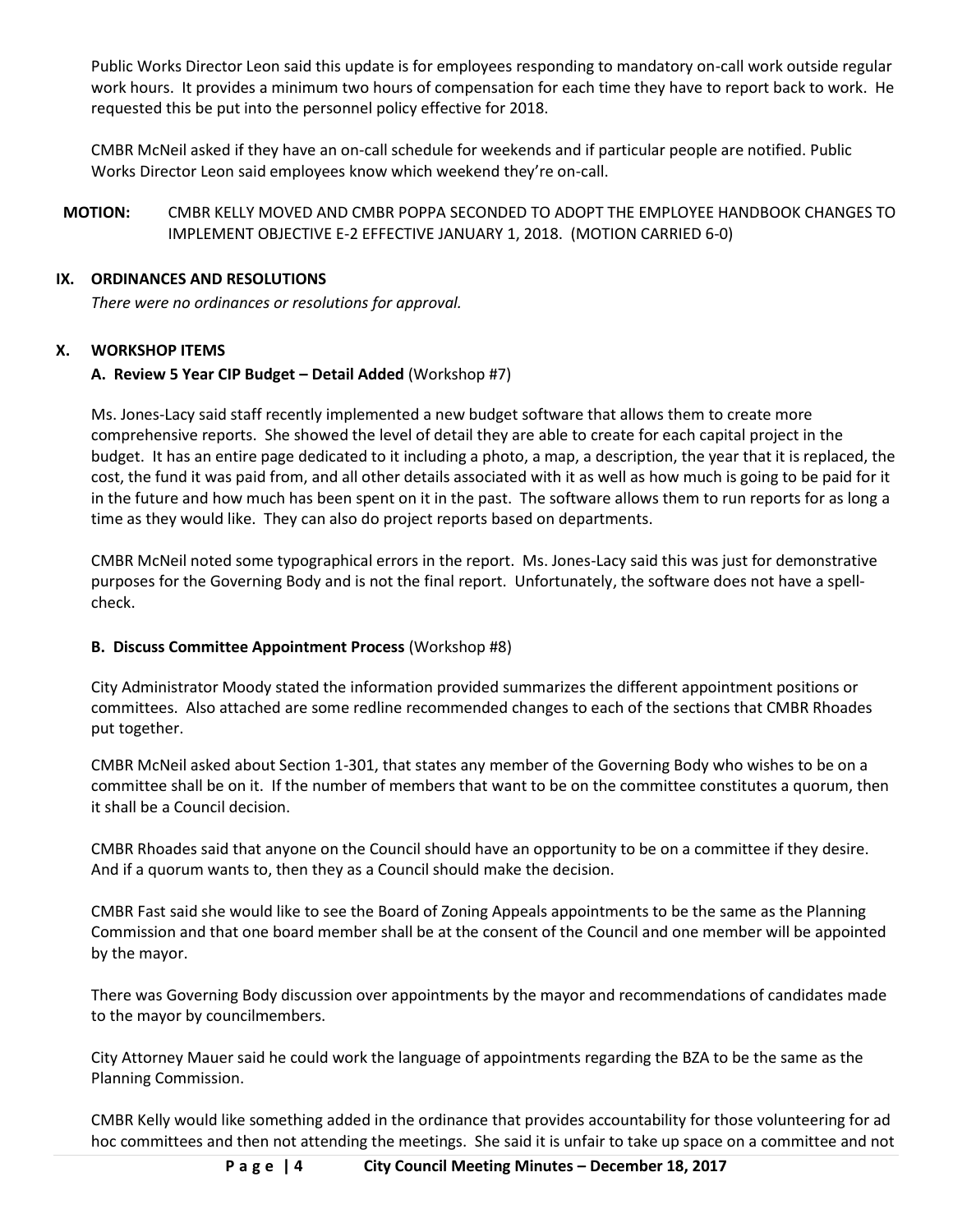participate when there is someone else on the council who might want to volunteer for that position. She would also like to see it reflected in committee minutes who is present and who is absent.

CMBR Poppa said they could put in the ordinance of a member not missing more than 25 percent of the meetings annually if on an appointed ad hoc committee. If over that 25 percent, then it needs to be reported to the Governing Body

City Attorney Mauer said he can come back with a policy, and the Governing Body can make it a resolution if desired. His recommendation if one of the committees is having an attendance problem, and if the council designates 25 percent or perhaps three consecutive meetings where someone is not attending, then that committee chairperson would report back to the Council and the Council could then decide. They could first ask the member if they want to step aside. If they do not, then the Council could tell them they will be removed from the committee if they do not participate. In this way the accountability comes back to the Council who would then know if one of their members are attending or participating as expected. Mr. Mauer said the Council sets the committee appointments, puts the members on and they can also take them off as they can change the membership of their own committees. He recapped by stating that the accountability might simply be a report back to the Council as a whole if there is an attendance problem of one of the subcommittees.

CMBR Fast said she liked the changes CMBR Rhoades made and felt they could go ahead and vote.

CMBR Poppa said he would like to see everything put together before they give a final vote and would like to see the attendance policy worked into the ordinance as well.

## **XI. REPORTS OF CITY OFFICIALS**

City Administrator Moody said that all City offices will be closed in observance of Christmas Day on December 25 and also on January 1, 2018, in observance of the New Year.

Staff will be working with JCPRD to determine the cause of the water leaking out of the pool.

They will also be bringing back the discussion of the leaf pickup program at a future Workshop. Staff has been looking at different options, cost estimates and times associated with the pickup. They will also be looking at the leaf vac, a piece of equipment that CMBR McNeil brought forward as a possibility for the program. City Administrator Moody said he appreciated her digging into that issue for them.

The budget preparation schedule will start a couple weeks earlier in February due Mr. Moody being out for a time. Ms. Jones-Lacy will be able to continue with the budget schedule.

Wednesday, February 7 is the staff retreat. This is an opportunity for staff and Council to give consideration to their objectives for 2018 and compile those into an objective format.

CMBR Fast asked about the February 5 and February 19 dates for deciding on a council president. City Attorney Mauer says the code simply states there should be a meeting in February where you shall pick a Council President.

CMBR Rhoades said he was under the impression they were going to talk about the pool at the Council meeting.

CMBR Kelly stated the Council Workshop was closed before she was given the opportunity to change her mind. She had said in the meeting that if CMBR Rhoades could bring a firm number to offer JCPRD, then she would be willing to discuss it at Council. She said she believed that there was more fact-finding that needed to be done and that discussing it further would not make any new progress. She said they need to get the numbers for the other type of structure and she also had questions for staff that they are not in a position to answer yet.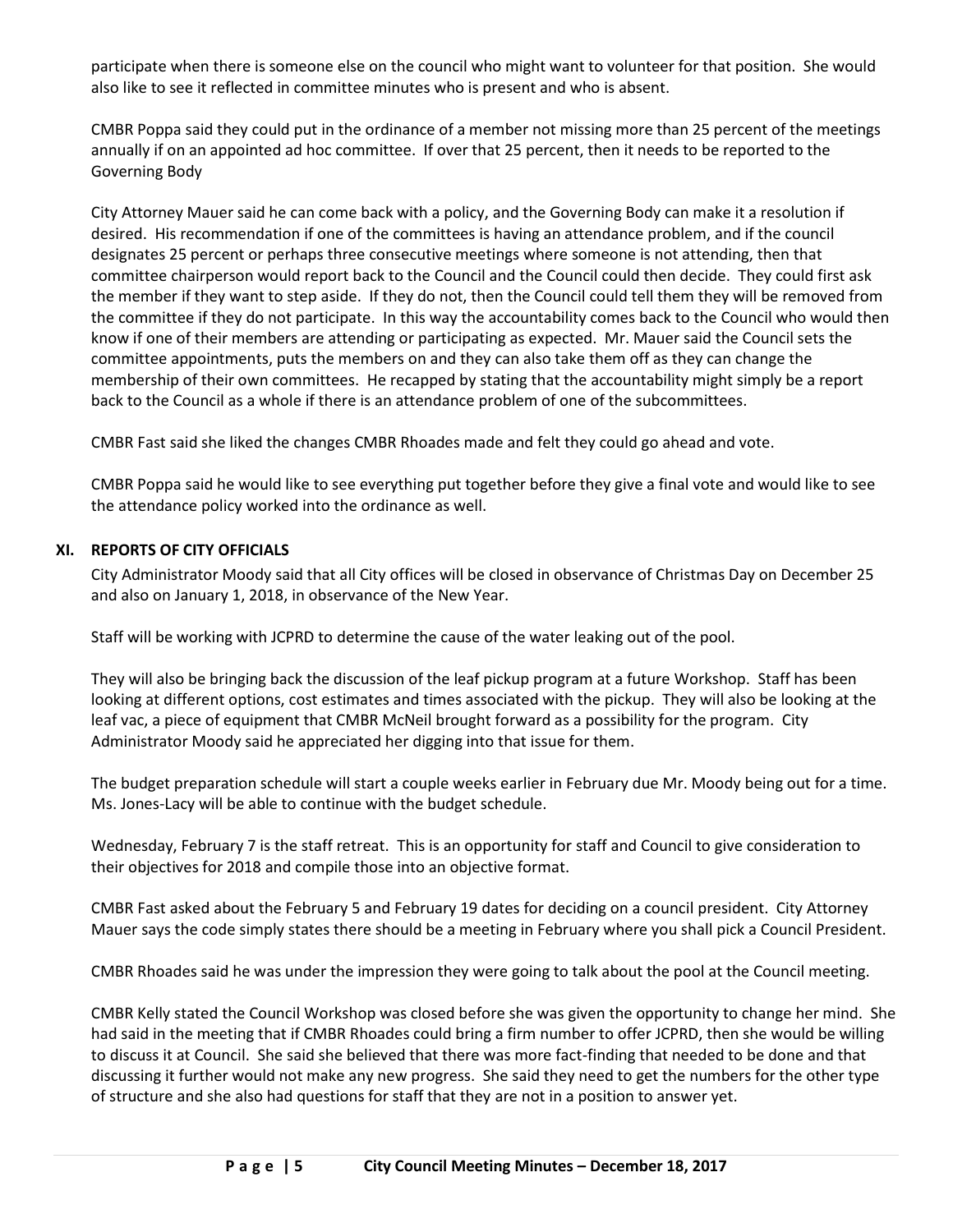CMBR Rhoades said there is a meeting with JCPRD on December 20 and they want to hear from the City. By not discussing the item tonight, the City is virtually telling them they don't need to hear from the City and they'll let them know in February.

CMBR Kelly said she was the spokesperson at the meeting. JCPRD said their next meeting was December 20 and if the City wanted to come to them with something, then they were welcome to do so and agreed to put the item as a placeholder on their agenda. JCPRD does not have any expectation of the City showing up or not. If Roeland Park has something to bring them, then they should attend the next meeting.

Mayor Marquardt said if they go to the JCPRD meeting with nothing, then they are leaving the City and JCPRD with one or two meetings to make a financial decision on a lot of money. He believe it would also make it that much easier for them to say no based on the little time left before February. If the City brought something to them in two days, it would give them two or three meetings to discuss and consider what to do. He also agrees that they do not have all the information. His concern though is if they give them nothing, then they are leaving the county with an easy "no."

CMBR Rhoades said they also need to discuss whether the City is going to buy back the pool. If they do not want to buy it, it puts the onus on JCPRD to operate the pool and let them reach out to the City to help keep it open.

Mayor Marquardt said his concern with that is that is the City has broken the contract and could leave them asking the City to pay \$50,000 for the pool.

CMBR Kelly asked for a point of order on whether they should be discussing the pool.

City Clerk Bohon said the Council vote was to move it to January meeting for discussion.

Mayor Marquardt said to take a vote on whether to discuss it as there are people who feel very passionate about the issue. He added that this is their last meeting to discuss anything.

CMBR Poppa said if CMBR Rhoades wants to make a statement on the issue, then let him make a statement, otherwise they should hold off the discussion until January. He also asked if they were trying to decide tonight on a figure to give JCPRD.

After a thumbs up, Mayor Marquardt said the vote was 3-3 to discuss the pool and he would break the tie in favor of discussing.

There was Council discussion as to the results of the vote and City Clerk Bohon recommended polling the Council.

POLL THE COUNCIL TO DISCUSS THE POOL

FAST - Y MCNEIL - Y RHOADES - Y KELLERMAN - N KELLY - N POPPA - Y JANSSEN - Y

There was majority consensus to continue the pool discussion.

CMBR Kelly said that going forward she would suggest those in favor of discussing the pool and those who have statements to make, then they should be the ones that go to the meetings. She stated at the last JCPRD meeting Mayor Marquardt and CMBR Rhoades were not at the meeting. They also were not at the meeting when the staff met with them the first time. She did not want to be put in the position of being the deal maker. She said she would like Mayor Marquardt and CMBR Rhoades to do the negotiating themselves.

Mayor Marquardt asked CMBR Kelly to be respectful as she knew why he was not at the meeting.